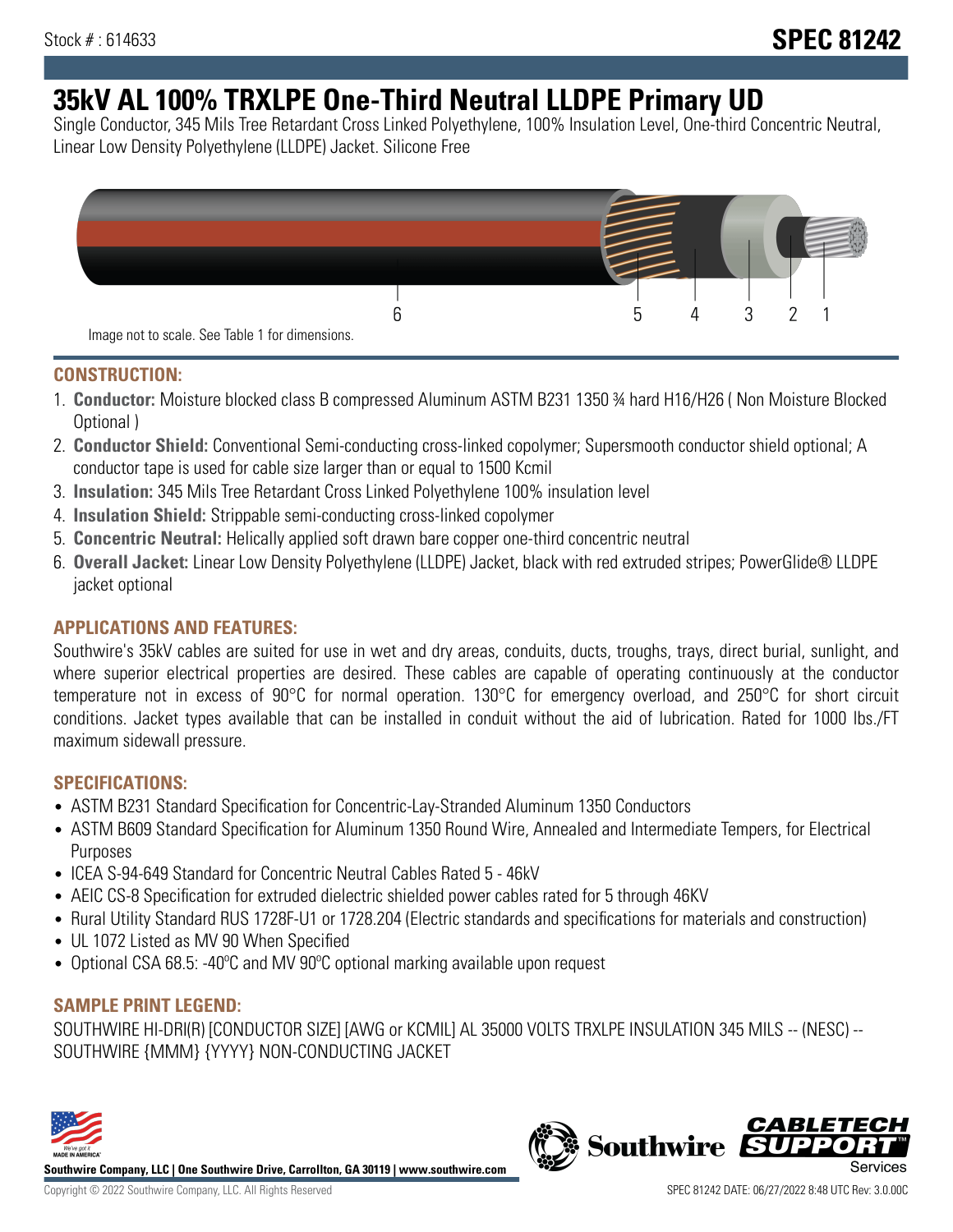## Stock # : 614633 **SPEC 81242**

#### **Table 1 – Weights and Measurements**

| Stock<br>Number | Cond<br>Size <sup>1</sup> | <b>Diameter</b><br><b>Over</b><br>Conductor | <b>Diameter</b><br>Over<br>Insulation | Insul.<br><b>Thickness</b> | <b>Diameter</b><br>Over<br>Insulation<br><b>Shield</b> | Concentric<br><b>Neutral</b> | Neutral DC<br>Resistance<br>$25^{\circ}$ C | Jacket<br><b>Thickness</b> | Approx.<br>OD | Approx.<br>Weight | Min<br><b>Bending</b><br>Radius | Max Pull<br>Tension* |
|-----------------|---------------------------|---------------------------------------------|---------------------------------------|----------------------------|--------------------------------------------------------|------------------------------|--------------------------------------------|----------------------------|---------------|-------------------|---------------------------------|----------------------|
|                 | AWG/<br>Kcmil             | inch                                        | inch                                  | mıl                        | inch                                                   | No. x AWG                    | $\Omega$ /1000ft                           | mil                        | inch          | Ib<br>/1000ft     | <b>Inch</b>                     | lb                   |
| 614633          | 500<br>(37)               | 0.789                                       | .525                                  | 345                        | .625                                                   | 16x12                        | 0.104                                      | 80                         | .945          | 1837              | 15.                             | 3000                 |

All dimensions are nominal and subject to normal manufacturing tolerances

◊ Cable marked with this symbol is a standard stock item

\* Pulling tension based on pulling eye directly connected to conductor

! UL listed MV-90 Rated

^ HiDri Plus® - Water Blocking Powder

^^ HiDri Plus® - Water Blocking Powder. All Black Jacket

† 2/3 Concentric Neutral

§ HiDri Plus® - Water Blocking Powder. CSA Listed

#### **Table 2 – Electrical and Engineering Data**

| Cond.<br>Size | 'DC<br>Resistance<br>@25°C | АC<br>Resistance<br>$\varpi$ 90°C | Capacitive<br>Reactance @<br>60Hz | Inductive<br>Reactance<br>@ 60Hz | <b>Charging</b><br>Current | <b>Dielectric</b><br>Loss | Zero<br>Sequence<br>Impedance* | <b>Positive</b><br>Sequence<br>Impedance <sup>+</sup> | Short<br>Circuit<br>Current <sup>@1</sup><br>30 Cycle | Allowable<br>Ampacity in<br>Duct 90°C1 | Allowable<br>Ampacity<br>Directly<br>Buried 90°C‡ |
|---------------|----------------------------|-----------------------------------|-----------------------------------|----------------------------------|----------------------------|---------------------------|--------------------------------|-------------------------------------------------------|-------------------------------------------------------|----------------------------------------|---------------------------------------------------|
| AWG/<br>Kcmil | $\Omega/1000$ ft           | $\Omega/1000$ ft                  | $M\Omega^*1000$ ft                | $\Omega/1000$ ft                 |                            | A/1000ft W/1000ft         | $\Omega/1000$ ft               | $\Omega$ /1000ft                                      | Amp                                                   | Amp                                    | Amp                                               |
| 500<br>(37)   | 0.0354                     | 0.045                             | 0.041                             | 0.041                            | 0.493                      | 2.989                     |                                | $0.151 + 0.046$ 0.048+ $0.040$                        | 9540.3                                                | 380                                    | 450                                               |

\* Calculations are based on three cables triplexed / concentric shield / Conductor temperature of 90°C / Shield temperature of 45°C / Earth resistivity of 100 ohmsmeter

† Ampacities are based on Figure 7 of ICEA P-117-734 (Single circuit trefoil, 100% load factor, 90°C conductor temperature, earth RHO 90, 36" burial depth)

‡ Ampacities are based on Figure 1 of ICEA P-117-734 (Single circuit trefoil, 100% load factor, 90°C conductor temperature, earth RHO 90, 36" burial depth)

#### **Table 3 – Weights and Measurements (Metric)**

| Stock<br>Number | Cond.<br>Size <sup>1</sup> | <b>Diameter</b><br>Over<br>Conductor | Diameter<br><b>Over</b><br>Insulation | Insul.<br><b>Thickness</b> | <b>Diameter</b><br>Over<br>Insulation<br><b>Shield</b> | Concentric<br>Neutral | Neutral DC<br>Resistance<br>$25^{\circ}$ C | <b>Jacket</b><br><b>Thickness</b> | Approx.<br>ОD | Approx.<br>Weight | Min<br>Bending | Max Pull<br>Tension* |
|-----------------|----------------------------|--------------------------------------|---------------------------------------|----------------------------|--------------------------------------------------------|-----------------------|--------------------------------------------|-----------------------------------|---------------|-------------------|----------------|----------------------|
|                 | AWG/<br>Kcmil              | mm                                   | mm                                    | mm                         | mm                                                     | No. x AWG             | $\Omega$ /km                               | mm                                | mm            | ka/km             | mm             | newton               |
| 614633          | 500<br>(37)                | 20.04                                | 38.73                                 | 8.76                       | 41.28                                                  | 16x12                 | 0.34                                       | 2.03                              | 49.40         | 2734              | 381.00         | 13350                |

All dimensions are nominal and subject to normal manufacturing tolerances

◊ Cable marked with this symbol is a standard stock item

\* Pulling tension based on pulling eye directly connected to conductor

! UL listed MV-90 Rated

^ HiDri Plus® - Water Blocking Powder

^^ HiDri Plus® - Water Blocking Powder. All Black Jacket

† 2/3 Concentric Neutral

§ HiDri Plus® - Water Blocking Powder. CSA Listed

## **Table 4 – Electrical and Engineering Data (Metric)**

| 500<br>127'      | 0.1161 | 0.15 | 0.0125 | 0.1345 | .617 | 9.8064 | $ 0.151 +  0.046 $ | $  0.048 + 0.040  $ | 9540.3 | 380 | 450 |
|------------------|--------|------|--------|--------|------|--------|--------------------|---------------------|--------|-----|-----|
| 151 <sup>r</sup> |        |      |        |        |      |        |                    |                     |        |     |     |

\* Calculations are based on three cables triplexed / concentric shield / Conductor temperature of 90°C / Shield temperature of 45°C / Earth resistivity of 100 ohmsmeter



**Southwire Company, LLC | One Southwire Drive, Carrollton, GA 30119 | www.southwire.com**